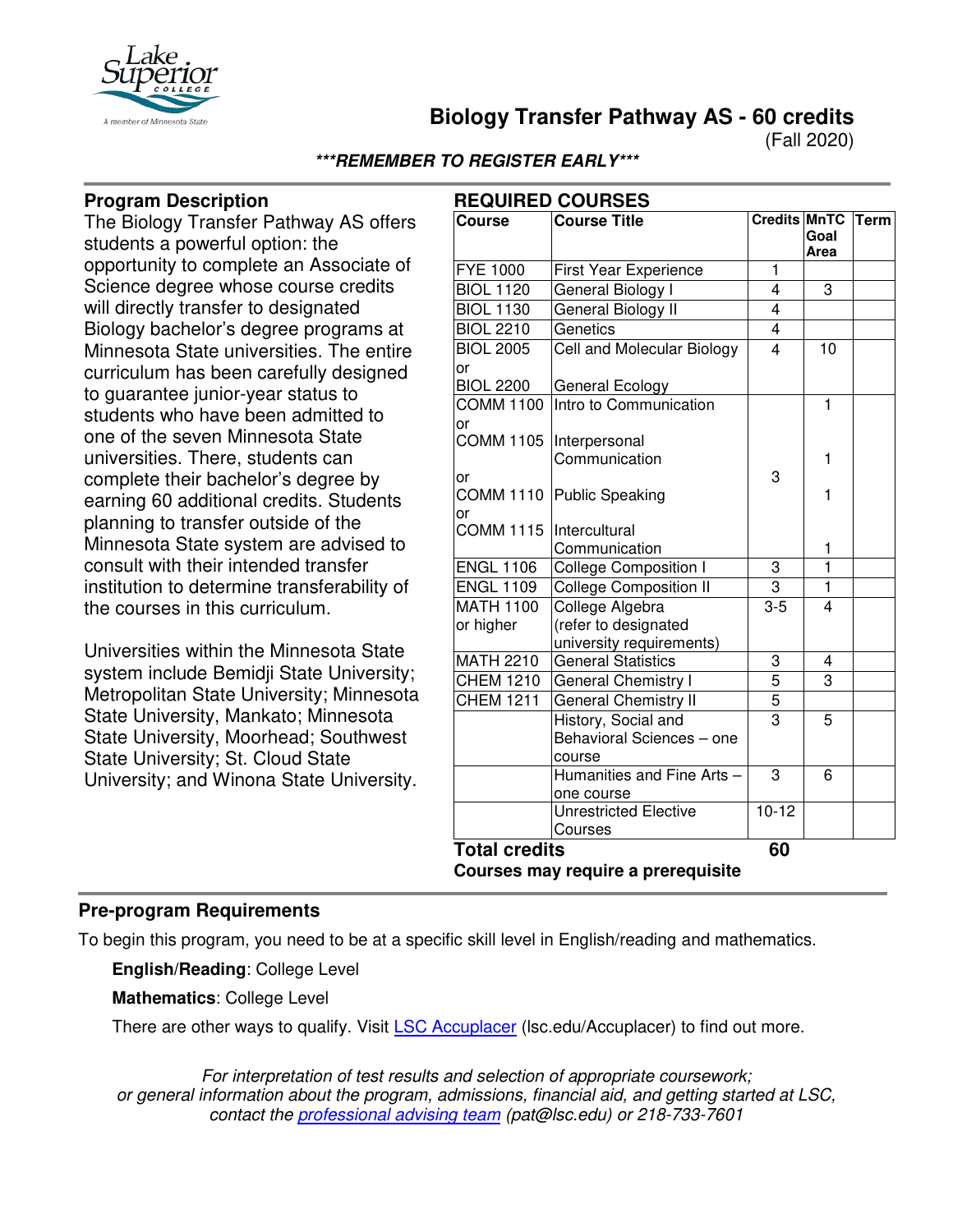

**Biology Transfer Pathway AS - 60 credits**

(Fall 2020)

**\*\*\*REMEMBER TO REGISTER EARLY\*\*\***

**NOTE:** *The following Minnesota State university transfer information and designated degrees are subject to change. Refer to the Lake Superior College program webpage for updated information and contact your Lake Superior College academic advisor for more details.*

## **Program Outcomes**

A student completing Lake Superior College's Biology Transfer Pathway AS and transferring into a designated bachelor's program in biology at a Minnesota State university will have junior standing and may complete the bachelor's degree within an additional 60 credits. You will be able to transfer to the following designated majors at Minnesota State universities:

At Bemidji State University:

Biology, BA, BS

At Metropolitan State University:

Biology, BA

At Minnesota State University, Mankato:

Biology, BS

At Minnesota State University, Moorhead:

Biology, BA

At Southwest Minnesota State University: Biology, BA

At St. Cloud State University:

Life Sciences, BES, Biology, Biodiversity, Ecology, and Evolution (BEES)

At Winona State University:

Biology, BS (Allied Health, Cell & Molecular, Ecology, Environmental Science)

In order to graduate and be guaranteed admission to a Minnesota State university's designated program in biology you must earn an overall grade point average as indicated by the university to which you will transfer.

For more information about the Biology Transfer Pathway AS including course descriptions, course prerequisites, and potential career opportunities, see the [program website](https://degrees.lsc.edu/biology-transfer-pathway/) (https://degrees.lsc.edu/biology-transfer-pathway/)

**or**

Contact Faculty, [Glenn Merrick](mailto:glenn.merrick@lsc.edu) (glenn.merrick@lsc.edu) or 218-733-7772